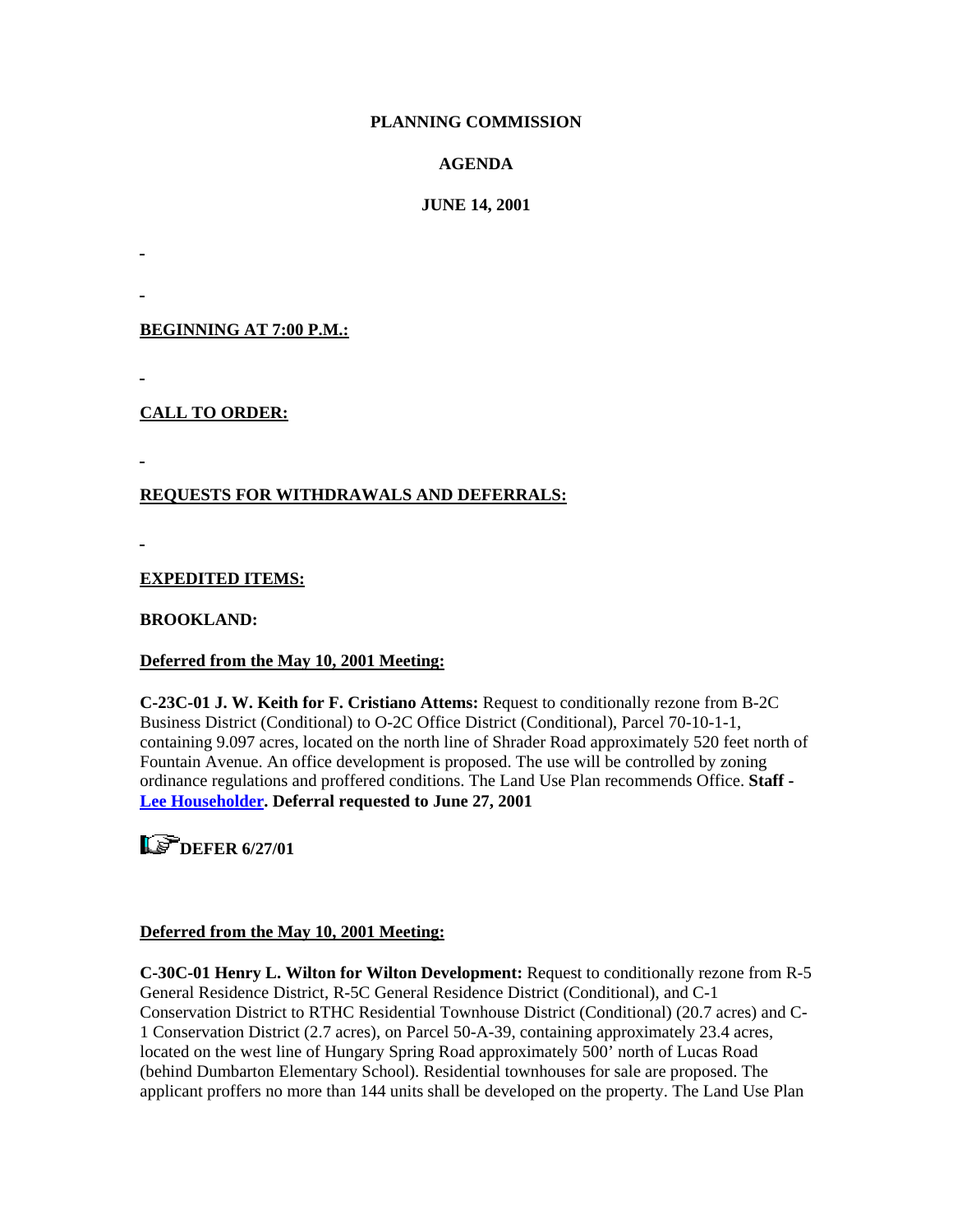recommends Multi Family, 6.8 to 19.8 units net density per acre, and Environmental Protection Area. **Staff - [Jo Ann Hunter.](mailto:hun30@co.henrico.va.us)** 



#### **FAIRFIELD:**

#### **Deferred from the May 10, 2001 Meeting:**

**C-25C-01 Henry L. Wilton for Wilton Development:** Request to conditionally rezone from B-3C Business District (Conditional), R-5 General Residence District and C-1 Conservation District to RTHC Residential Townhouse District (Conditional), part of Parcels 84-A-5G and 5NR, containing approximately 43.5 acres, located on the west line of Brook Road approximately 1200 feet south of Hilliard Road. Townhouses and condominiums for sale are proposed. The densities in the RTH District cannot exceed nine (9) units per acre. The Land Use Plan recommends Commercial Concentration and Environmental Protection Area. **Staff - [Lee Householder](mailto:hou10@co.henrico.va.us).** 

# **CASE WITHDRAWN BY APPLICANT**

**C-31C-01 James W. Theobald for Bernard J. Levey:** Request to conditionally rezone from A-1 Agricultural District and B-3 Business District to B-3C Business District (Conditional), Parcel 53-A-24, containing 1.0395 acres, located on the west line of Telegraph Road approximately 211 feet north of Mountain Road. Vehicle and boat storage is proposed. The use will be controlled by zoning ordinance regulations and proffered conditions. The Land Use Plan recommends Commercial Concentration. **Staff – [Tom Coleman](mailto:col09@co.henrico.va.us).** 

# **LE-APPROVE**

**P-9-01 Richmond International Raceway:** Request for a provisional use permit under Sections 24-62.2(k) and 24.122.2 of Chapter 24 of the County Code in order to expand the racetrack and increase the height of the racetrack facility and structures to a maximum height of 215 feet, on Parcels 86-A-4, 96-A-29A, 29B, 30A, 35A, 106-A-35B, 42A, and 107-A-1A, containing approximately 657.9 acres, located at the northeast intersection of Laburnum Avenue and Richmond Henrico Turnpike and the northwest intersection of Laburnum and Carolina Avenues and on the southeast and southwest intersections of Richmond Henrico Turnpike and Carolina Avenue. The existing zonings are B-3, B-2, B-1, M-2, M-1, R-3, R-6, A-1, and C-1. **Staff – [Jo](mailto:hun30@co.henrico.va.us)  [Ann Hunter](mailto:hun30@co.henrico.va.us).** 

## **LS** APPROVE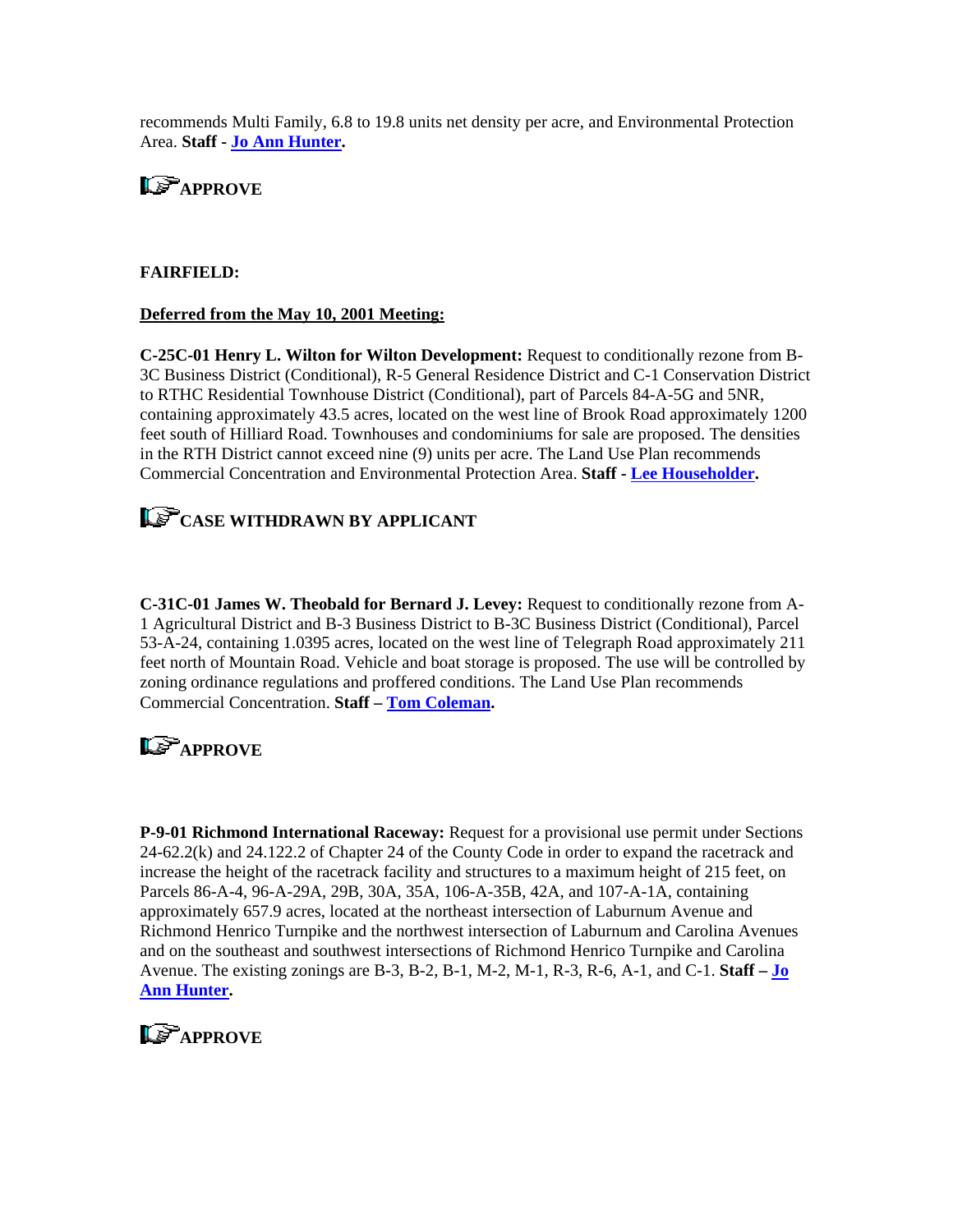### **THREE CHOPT:**

**C-32C-01 James W. Theobald for H. H. Hunt Corporation:** Request to conditionally rezone from A-1 Agricultural District to R-3C One Family Residence District (Conditional), Parcels 11- A-2 and 18-A-23, containing 5.218 acres, located on the east line of Twin Hickory Lane approximately 1,480 feet north of its intersection with Nuckols Road (5420 and 5428 Twin Hickory Lane). Single family residential development is proposed. The applicant proposes no more than fourteen (14) units to be constructed. The Land Use Plan recommends Urban Residential, 3.4 to 6.8 units net density per acre. **Staff – [Mark Bittner.](mailto:bit10@co.henrico.va.us)** 

# **Le** APPROVE

**C-33C-01 James W. Theobald for H. H. Hunt Corporation:** request to amend proffered conditions on a portion of the property rezoned under case C-18C-99, on Parcels 11-A-3 and 4, located on the east side of the northern terminus of Twin Hickory Lane. The site is part of the new Chappell Ridge at Wyndham Forest subdivision. The amendment seeks to delete the proffer addressing phasing of the development. The Land Use Plan recommends Suburban Residential 2, 2.4 to 3.4 units net density per acre, Urban Residential, 3.4 to 6.8 units net density per acre, and Environmental Protection Area. **Staff – [Mark Bittner.](mailto:bit10@co.henrico.va.us)** 

# **LE DEFER 7/12/01**

### **TUCKAHOE:**

### **Deferred from the May 10, 2001 Meeting:**

**C-26C-01 James W. Theobald for Tascon, LLC:** Request to conditionally rezone from A-1 Agricultural District to RTHC Residential Townhouse District (Conditional), Parcels 67-A-2A and 66-A-11J, containing 11.2 acres, located at the southwest intersection of Ridgefield Parkway and Pump Road. Condominiums for sale are proposed. The applicant has proffered that there shall be no more than 60 units developed on the property. The Land Use Plan recommends Suburban Residential 1, 1.0 to 2.4 net units per acre. **Staff - [Mark Bittner](mailto:bit10@co.henrico.va.us). Deferral requested to July 12, 2001** 

### **LS** DEFER 7/12/01

**VARINA:** 

### **Deferred from the April 12, 2001 Meeting:**

**P-1-01 John G. Chip Dicks for Telecom Consulting Group, Inc.:** Request for a provisional use permit under Sections 24-95(a), 24-120, and 24-122.1 of Chapter 24 of the County Code in order